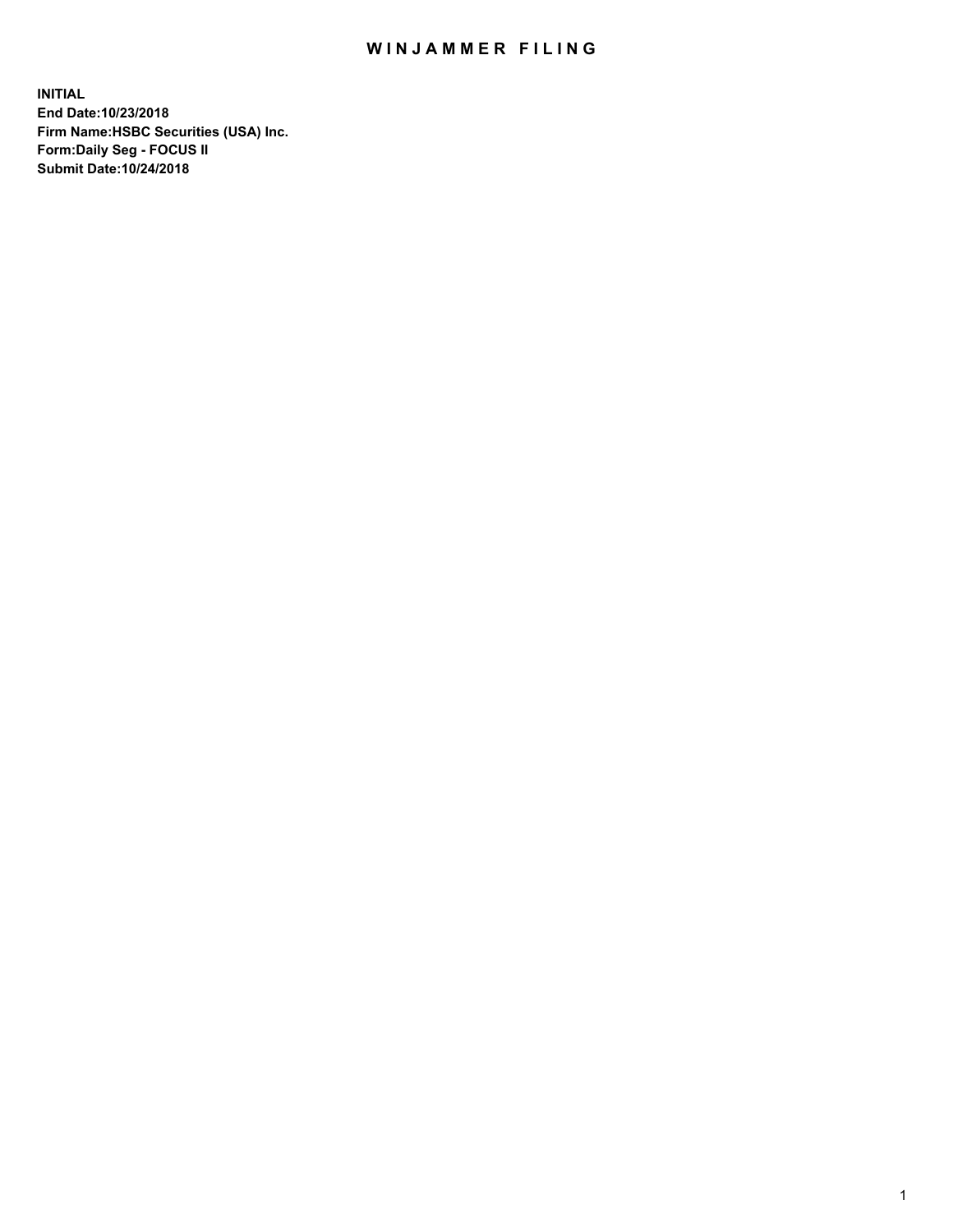**INITIAL End Date:10/23/2018 Firm Name:HSBC Securities (USA) Inc. Form:Daily Seg - FOCUS II Submit Date:10/24/2018 Daily Segregation - Cover Page**

| Name of Company                                                                                                                                                                                                                                                                                                                | <b>HSBC Securities (USA) Inc.</b>                                          |
|--------------------------------------------------------------------------------------------------------------------------------------------------------------------------------------------------------------------------------------------------------------------------------------------------------------------------------|----------------------------------------------------------------------------|
| <b>Contact Name</b>                                                                                                                                                                                                                                                                                                            | <b>Michael Vacca</b>                                                       |
| <b>Contact Phone Number</b>                                                                                                                                                                                                                                                                                                    | 212-525-7951                                                               |
| <b>Contact Email Address</b>                                                                                                                                                                                                                                                                                                   | michael.vacca@us.hsbc.com                                                  |
| FCM's Customer Segregated Funds Residual Interest Target (choose one):<br>a. Minimum dollar amount: : or<br>b. Minimum percentage of customer segregated funds required:% ; or<br>c. Dollar amount range between: and; or<br>d. Percentage range of customer segregated funds required between:% and%.                         | 109,000,000<br>$\overline{\mathbf{0}}$<br>0 <sub>0</sub><br>0 <sub>0</sub> |
| FCM's Customer Secured Amount Funds Residual Interest Target (choose one):<br>a. Minimum dollar amount: ; or<br>b. Minimum percentage of customer secured funds required:%; or<br>c. Dollar amount range between: and; or<br>d. Percentage range of customer secured funds required between:% and%.                            | 25,000,000<br><u>0</u><br>0 <sub>0</sub><br>00                             |
| FCM's Cleared Swaps Customer Collateral Residual Interest Target (choose one):<br>a. Minimum dollar amount: ; or<br>b. Minimum percentage of cleared swaps customer collateral required:% ; or<br>c. Dollar amount range between: and; or<br>d. Percentage range of cleared swaps customer collateral required between:% and%. | 100,000,000<br><u>0</u><br>00<br>0 <sub>0</sub>                            |

Attach supporting documents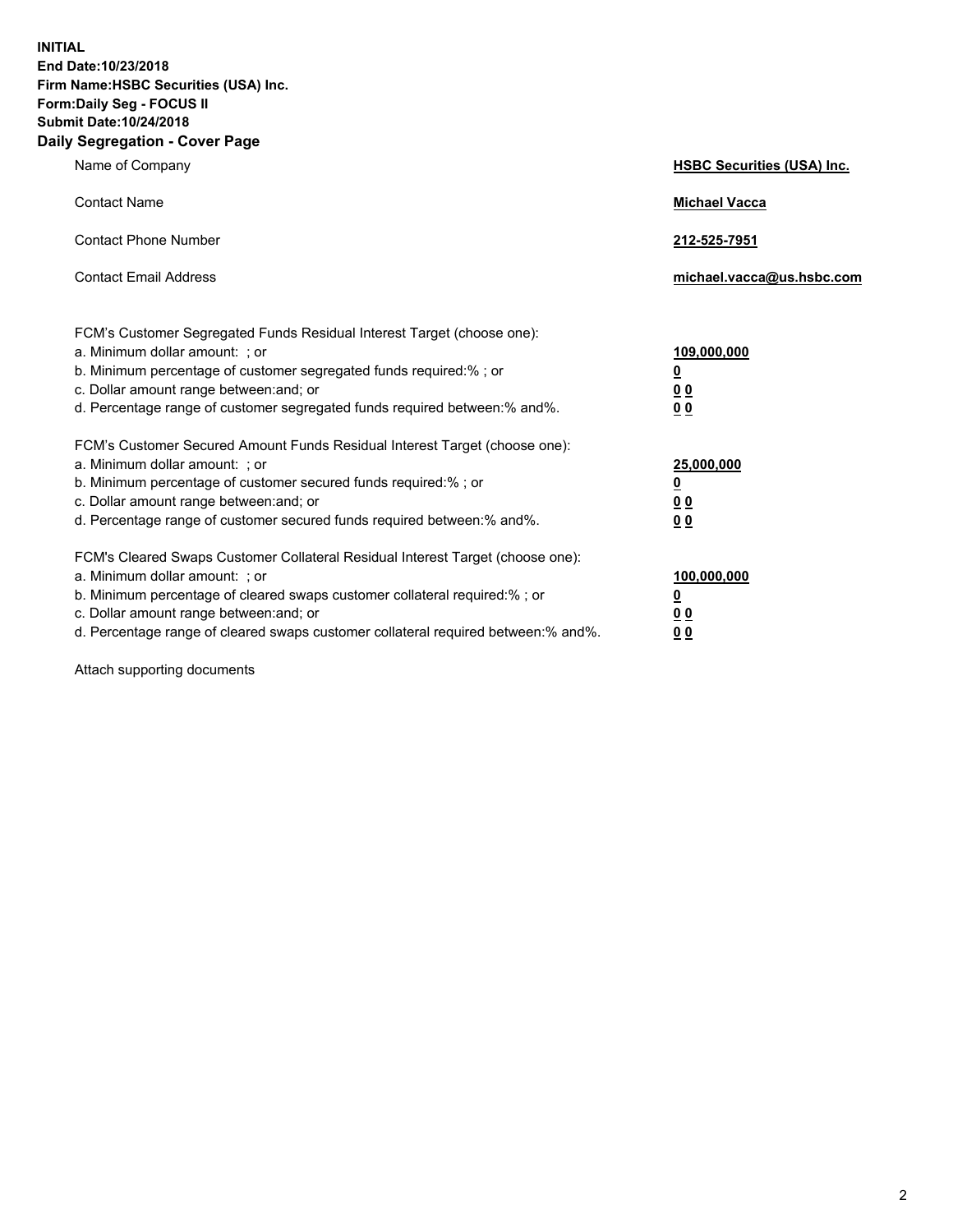**INITIAL End Date:10/23/2018 Firm Name:HSBC Securities (USA) Inc. Form:Daily Seg - FOCUS II Submit Date:10/24/2018 Daily Segregation - Secured Amounts** Foreign Futures and Foreign Options Secured Amounts Amount required to be set aside pursuant to law, rule or regulation of a foreign government or a rule of a self-regulatory organization authorized thereunder **0** [7305] 1. Net ledger balance - Foreign Futures and Foreign Option Trading - All Customers A. Cash **69,825,883** [7315] B. Securities (at market) **75,027,064** [7317] 2. Net unrealized profit (loss) in open futures contracts traded on a foreign board of trade **17,462,170** [7325] 3. Exchange traded options a. Market value of open option contracts purchased on a foreign board of trade **0** [7335] b. Market value of open contracts granted (sold) on a foreign board of trade **0** [7337] 4. Net equity (deficit) (add lines 1. 2. and 3.) **162,315,117** [7345] 5. Account liquidating to a deficit and account with a debit balances - gross amount **347,946** [7351] Less: amount offset by customer owned securities **-347,798** [7352] **148** [7354] 6. Amount required to be set aside as the secured amount - Net Liquidating Equity Method (add lines 4 and 5) **162,315,265** [7355] 7. Greater of amount required to be set aside pursuant to foreign jurisdiction (above) or line 6. **162,315,265** [7360] FUNDS DEPOSITED IN SEPARATE REGULATION 30.7 ACCOUNTS 1. Cash in banks A. Banks located in the United States **60,280,795** [7500] B. Other banks qualified under Regulation 30.7 **0** [7520] **60,280,795** [7530] 2. Securities A. In safekeeping with banks located in the United States **32,864,047** [7540] B. In safekeeping with other banks qualified under Regulation 30.7 **0** [7560] **32,864,047** [7570] 3. Equities with registered futures commission merchants A. Cash **0** [7580] B. Securities **0** [7590] C. Unrealized gain (loss) on open futures contracts **0** [7600] D. Value of long option contracts **0** [7610] E. Value of short option contracts **0** [7615] **0** [7620] 4. Amounts held by clearing organizations of foreign boards of trade A. Cash **0** [7640] B. Securities **0** [7650] C. Amount due to (from) clearing organization - daily variation **0** [7660] D. Value of long option contracts **0** [7670] E. Value of short option contracts **0** [7675] **0** [7680] 5. Amounts held by members of foreign boards of trade A. Cash **44,408,758** [7700] B. Securities **42,163,017** [7710]

- C. Unrealized gain (loss) on open futures contracts **17,462,170** [7720]
- D. Value of long option contracts **0** [7730]
- E. Value of short option contracts **0** [7735] **104,033,945** [7740]
- 6. Amounts with other depositories designated by a foreign board of trade **0** [7760]
- 7. Segregated funds on hand **0** [7765]
- 8. Total funds in separate section 30.7 accounts **197,178,787** [7770]
- 9. Excess (deficiency) Set Aside for Secured Amount (subtract line 7 Secured Statement Page 1 from Line 8)
- 10. Management Target Amount for Excess funds in separate section 30.7 accounts **25,000,000** [7780]
- 11. Excess (deficiency) funds in separate 30.7 accounts over (under) Management Target **9,863,522** [7785]

**34,863,522** [7380]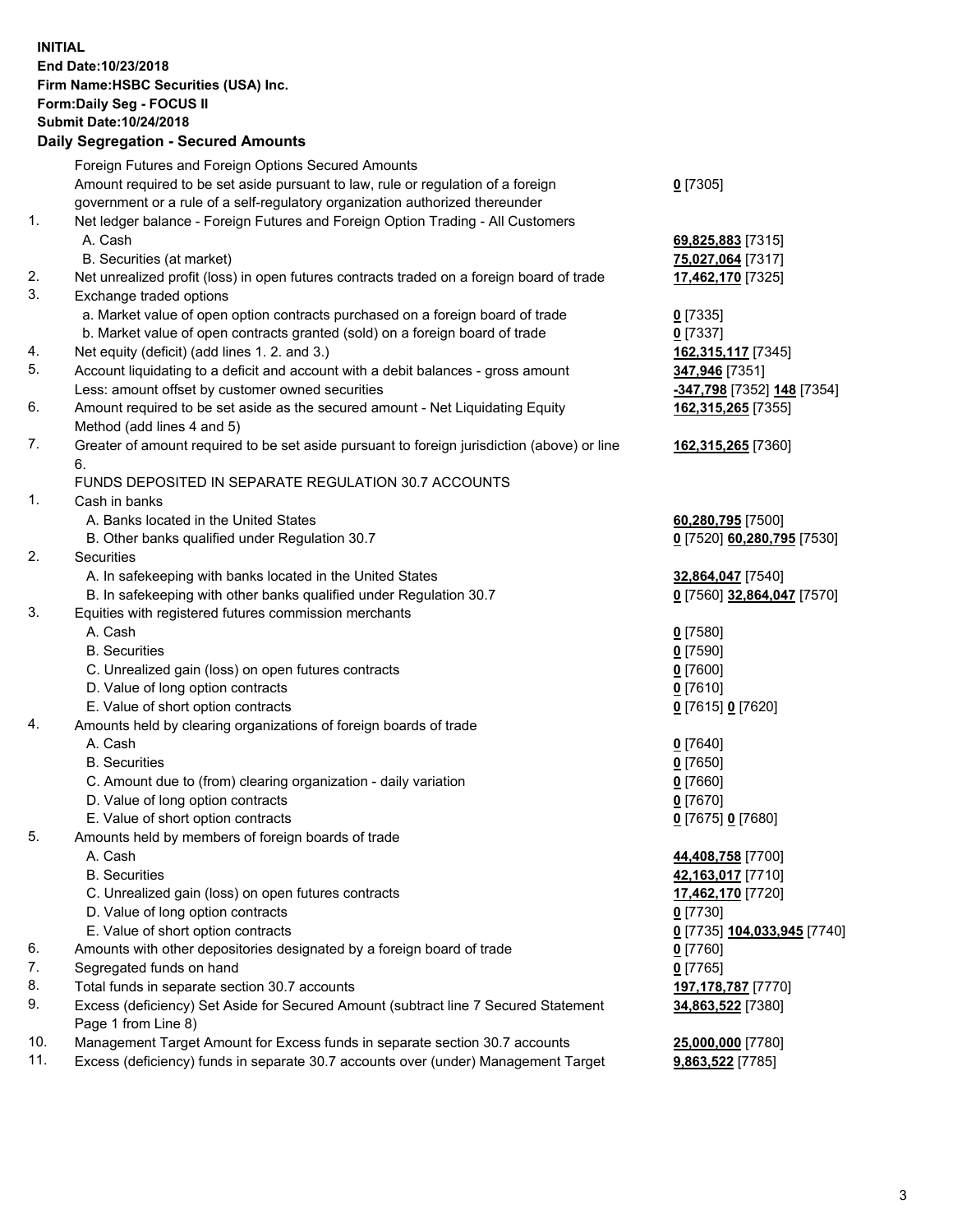**INITIAL End Date:10/23/2018 Firm Name:HSBC Securities (USA) Inc. Form:Daily Seg - FOCUS II Submit Date:10/24/2018 Daily Segregation - Segregation Statement** SEGREGATION REQUIREMENTS(Section 4d(2) of the CEAct) 1. Net ledger balance A. Cash **432,029,700** [7010] B. Securities (at market) **2,101,005,450** [7020] 2. Net unrealized profit (loss) in open futures contracts traded on a contract market **-107,855,216** [7030] 3. Exchange traded options A. Add market value of open option contracts purchased on a contract market **478,775,217** [7032] B. Deduct market value of open option contracts granted (sold) on a contract market **-342,975,139** [7033] 4. Net equity (deficit) (add lines 1, 2 and 3) **2,560,980,012** [7040] 5. Accounts liquidating to a deficit and accounts with debit balances - gross amount **166,178,192** [7045] Less: amount offset by customer securities **-166,178,192** [7047] **0** [7050] 6. Amount required to be segregated (add lines 4 and 5) **2,560,980,012** [7060] FUNDS IN SEGREGATED ACCOUNTS 7. Deposited in segregated funds bank accounts A. Cash **17,319,715** [7070] B. Securities representing investments of customers' funds (at market) **0** [7080] C. Securities held for particular customers or option customers in lieu of cash (at market) **729,329,949** [7090] 8. Margins on deposit with derivatives clearing organizations of contract markets A. Cash **20,433,170** [7100] B. Securities representing investments of customers' funds (at market) **328,156,585** [7110] C. Securities held for particular customers or option customers in lieu of cash (at market) **1,369,981,781** [7120] 9. Net settlement from (to) derivatives clearing organizations of contract markets **81,824,061** [7130] 10. Exchange traded options A. Value of open long option contracts **478,775,217** [7132] B. Value of open short option contracts **-342,975,139** [7133] 11. Net equities with other FCMs A. Net liquidating equity **8,034,841** [7140] B. Securities representing investments of customers' funds (at market) **0** [7160] C. Securities held for particular customers or option customers in lieu of cash (at market) **0** [7170] 12. Segregated funds on hand **1,693,720** [7150] 13. Total amount in segregation (add lines 7 through 12) **2,692,573,900** [7180] 14. Excess (deficiency) funds in segregation (subtract line 6 from line 13) **131,593,888** [7190] 15. Management Target Amount for Excess funds in segregation **109,000,000** [7194]

16. Excess (deficiency) funds in segregation over (under) Management Target Amount Excess

**22,593,888** [7198]